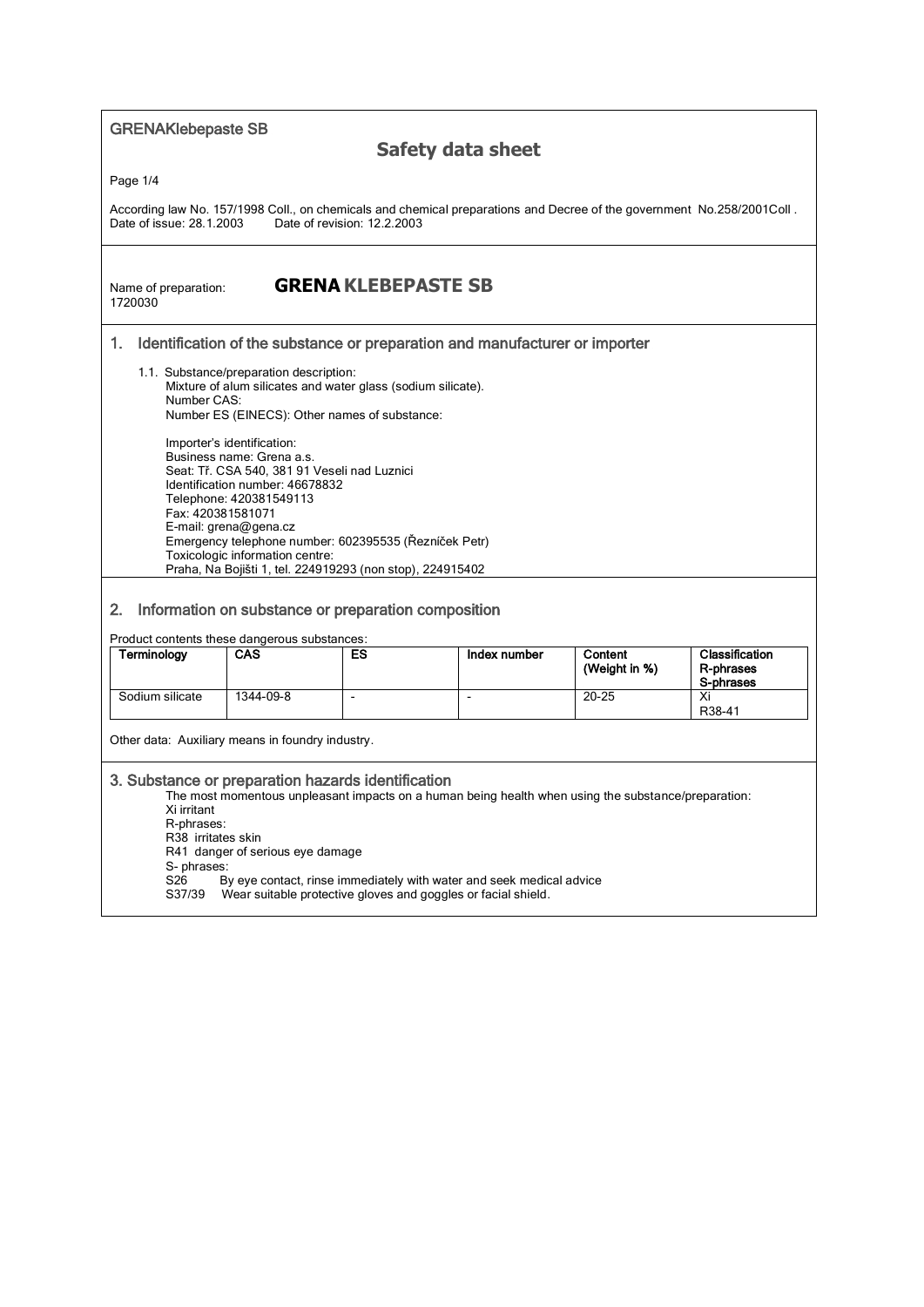| <b>GRENAKlebepaste SB</b>                                                                                                                                                                                                                                                                               |                                                                                                                                                                                                                                                                                                                                                                                                                                                                                                                                                          |  |  |  |  |
|---------------------------------------------------------------------------------------------------------------------------------------------------------------------------------------------------------------------------------------------------------------------------------------------------------|----------------------------------------------------------------------------------------------------------------------------------------------------------------------------------------------------------------------------------------------------------------------------------------------------------------------------------------------------------------------------------------------------------------------------------------------------------------------------------------------------------------------------------------------------------|--|--|--|--|
|                                                                                                                                                                                                                                                                                                         | The most momentous unpleasant impacts on environment when using the substance/preparation:<br>See chapter 6 and 12<br>Substance/preparation possible wrong usage:<br>Other data: Classification corresponds with currently valid EU documents, but it is amended from company<br>resources and expert literature.                                                                                                                                                                                                                                        |  |  |  |  |
| 4.                                                                                                                                                                                                                                                                                                      | <b>First-aid instructions</b><br>4.1. General instructions:<br>4.2. By inhalation: No special measures are necessary<br>4.3. By skin contact: Wash with warm water.<br>4.4. By eye contact: Rinse eyes a few minutes under running water with open eyelids. Consult doctor.<br>4.5. By ingestion: Rinse mouth and drink up a glass of water by sips. Immediately call the doctor.                                                                                                                                                                        |  |  |  |  |
| 5.                                                                                                                                                                                                                                                                                                      | <b>Fire-fighting measures</b><br>The substance is not combustible, Fire-fighting substances select according the ambient character.<br>5.1. Suitable fire-fighting substances:<br>5.2. Unsuitable fire-fighting substances:<br>5.3. Special danger:<br>5.4. Special protective means for firemen:<br>5.5. Other data:                                                                                                                                                                                                                                    |  |  |  |  |
|                                                                                                                                                                                                                                                                                                         | 6. Accidental release measures<br>6.1. Safety measures for personnel protection: Any special measures are not necessary.<br>6.2. Safety measures for environment protection: To prevent penetration to sewage and top water.<br>6.3. Recommended cleaning and deactivation methods: To dispose with soaking materials (sand, silicate sand, acid<br>absorbents and universal absorbing substances).<br>6.4. Other data:                                                                                                                                  |  |  |  |  |
| 7.                                                                                                                                                                                                                                                                                                      | <b>Handling and storage</b><br>7.1. Handling instructions:<br>Any special measures are not necessary.<br>7.2. Instructions to prevent fire or explosion:<br>The preparation is not combustible.<br>Any special measures are not necessary.<br>7.3. Storage instructions:<br>Do not use containers made of light metals.<br>Suitable materials for storage dishes and piping: steel or high-grade steel<br>Do not storage together with acids. Protect against frost.<br>Storage class: Class according VCI concept: LGK 12<br>VbF- class: not considered |  |  |  |  |
| <b>Exposure controls and personnel protection</b><br>8.<br>8.1. Technical measures:<br>No other data, see point 7.<br>8.2. Checking parameters:<br>The product does not content corresponding quantity of substances, the limit concentration of which would be<br>necessary the subject of monitoring. |                                                                                                                                                                                                                                                                                                                                                                                                                                                                                                                                                          |  |  |  |  |
|                                                                                                                                                                                                                                                                                                         | Č.CAS<br>NPK-P<br>PEL-P<br>Unit<br>Chemical name                                                                                                                                                                                                                                                                                                                                                                                                                                                                                                         |  |  |  |  |
|                                                                                                                                                                                                                                                                                                         | PEL-Ppermissible exposure limit<br>NPK-Pmaximum permissible concentration<br>Klebepaste SB                                                                                                                                                                                                                                                                                                                                                                                                                                                               |  |  |  |  |
|                                                                                                                                                                                                                                                                                                         | 8.3. Personal protective means:<br>Respiratory system protection: Not requested.<br>Eye protection: not specified<br>Hands protection: Protective nitrile or butyl rubber gloves, find out and follow the exact time of gloves infiltration<br>given by gloves manufacturer<br>Skin protection: not specified<br>8.4. Other data:<br>Follow common regulations for handling of chemicals. Prevent of longer and intensive contact with skin.                                                                                                             |  |  |  |  |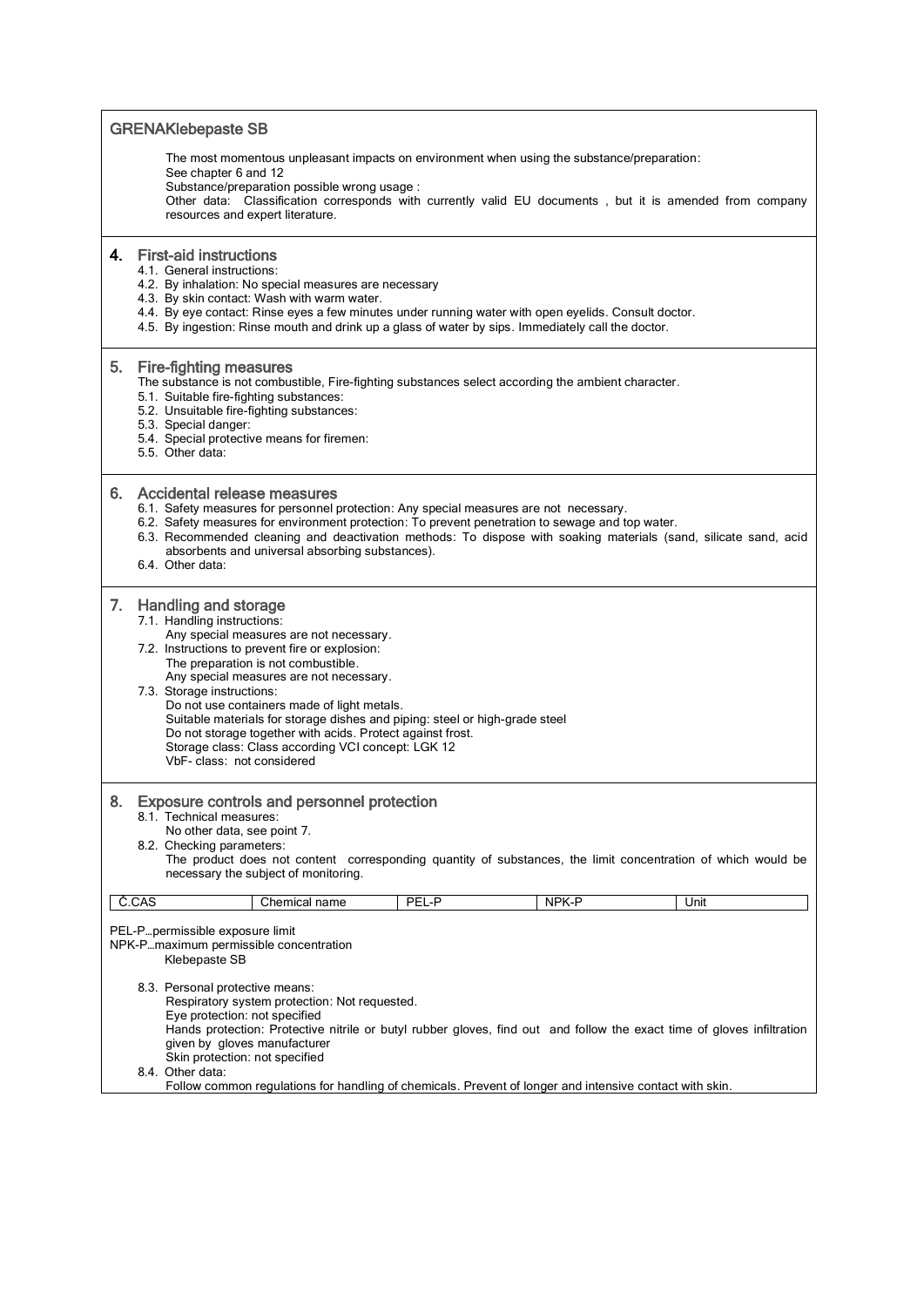## 9. Physical and chemical properties

| State(at $20^{\circ}$ C):                     | paste                                          | Odour(aroma):                                  | Nearly without odour |  |  |
|-----------------------------------------------|------------------------------------------------|------------------------------------------------|----------------------|--|--|
| Colour:                                       | vellowish                                      | $pH$ (at 20 $^{\circ}C$ ):                     | $11 - 12$            |  |  |
|                                               |                                                |                                                |                      |  |  |
| Melting point( ${}^{\circ}$ C):               |                                                |                                                |                      |  |  |
| Boiling point (°C):                           |                                                | over 100 (water)                               |                      |  |  |
| Flash point $(^{\circ}C)$ :                   |                                                | none                                           |                      |  |  |
| Ignition point $(^{\circ}C)$ :                |                                                | Not considered                                 |                      |  |  |
| Explosiveness:                                |                                                | Preparation does not represent explosion risk. |                      |  |  |
| Explosiveness limits: upper limit (% volume): |                                                | $\overline{\phantom{a}}$                       |                      |  |  |
|                                               | Explosiveness limits: lower limit (% volume.): | $\overline{\phantom{a}}$                       |                      |  |  |
| Vapour tension (at 20°C):                     |                                                | 23 mbar (water)                                |                      |  |  |
| Density (at $20^{\circ}$ C):                  |                                                | Approx. 1.8 g/cm <sup>3</sup>                  |                      |  |  |
| Dynamic viscosity (at 20 °C):                 |                                                | Approx. 70 Pas                                 |                      |  |  |
| Solubility (at 20 °C): at water               |                                                | Partial soluble                                |                      |  |  |

#### 10. Stability and reactivity

Conditions under which the product is stabile: Stabile (water evaporation). Conditions which should be avoided: any Substances and materials which should not be in contact with a product: any

## 11. Toxicological information

Acute toxicity

- LD50, oral, sewer rat (mg.kg-1):
- LD50, dermal, sewer rat or rabbit (mg.kg-1):
- LC50, inhaling, sewer rat, for aerosols or particles (mg.kg-1):
- LC50, inhaling, sewer rat, for gases and vapours (mg.kg-1):
- Prime irritating impact: Skin: Irritate skin and mucosa.
- Eyes: Strong irritating impacts with danger of prime eyes damage.

Sub chronic - chronic toxicity: not specified Sensitization: Sensitization impacts are not specified. Carcinogenicity: Carcinogenic impacts are not specified.

Mutagenicity: Mutagenic impacts are not specified.

Toxicity for reproduction: According available data, it is not toxic for reproduction. Human being experience: Danger of eyes damage, especially within long-time handling. Animal tests: See acute toxicity, sensitization impacts and mutagenicity. Other data: Without other data

## 12. Ecological information

Acute toxicity for aquatic organism:

|                              | Effective concentration |
|------------------------------|-------------------------|
| - LC50, 96 hrs, fishes:      |                         |
| - EC50, 24 hrs, daphnia:     |                         |
| - EC50, bacteria, Ps.putida: |                         |

Decomposability: not specified

Behaviour in cleaning treatment equipments: not specified

Toxicity for other environment: Weakly threatens water quality, grade 1 (own scale). Prevent from release to top water or to sewer collector without previous thinning or neutralization.

After neutralization, it does not have any harmful impacts environment.

CHSK: not specified BSK5: not specified Other data:

#### 13. Disposal information

Substance/preparation disposal:

Chemical – physical process.

Other data:

After agreement with incinerator administrator and relevant authority, it can be deposited together with utility waste after its solidifying according necessary technical regulations.

Contaminated packages disposal:

Waste management according current local regulations.

Contaminated packages are recommended to be emptied totally and after proper flushing can be recycled.